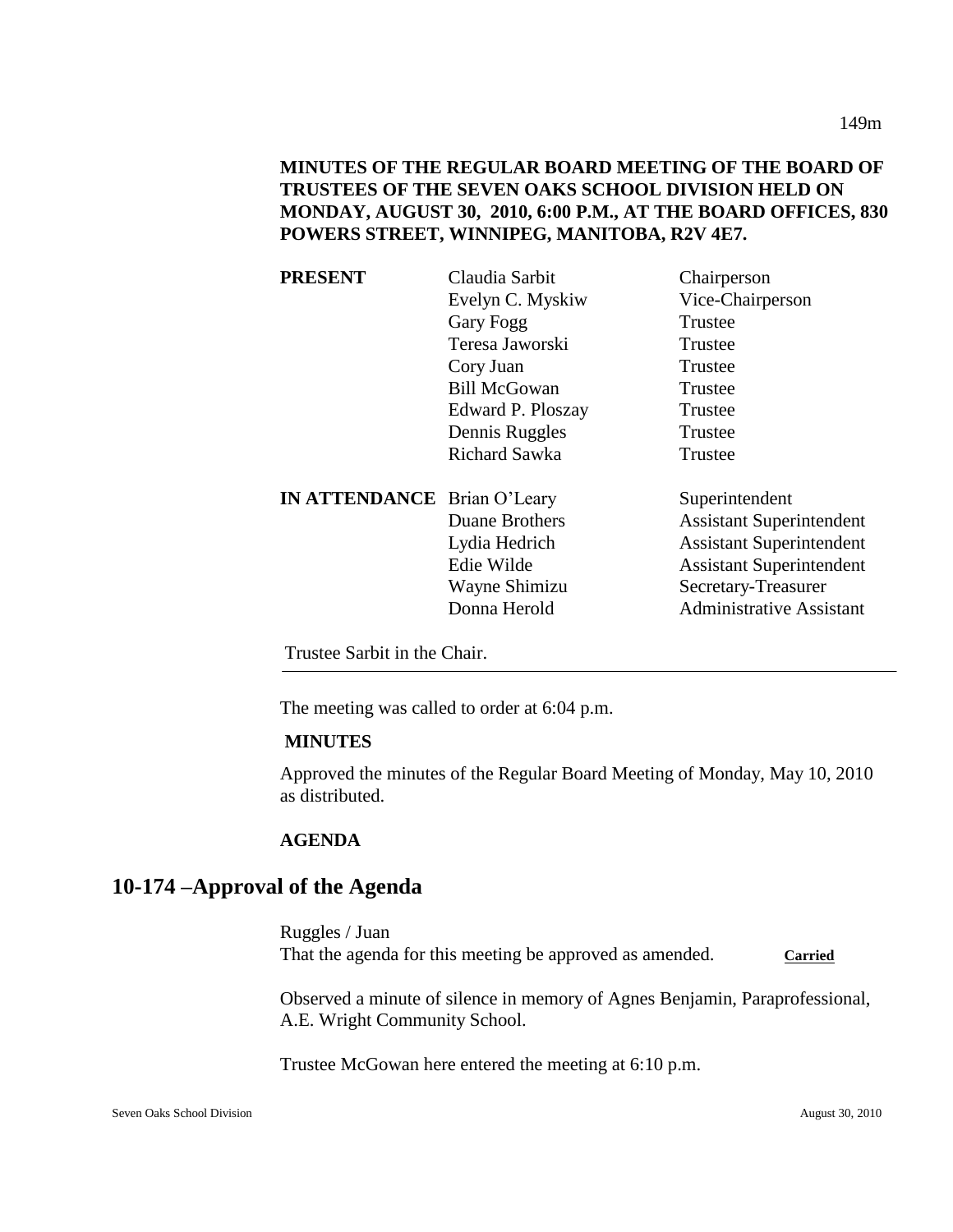## **COMMITTEE OF THE WHOLE**

## **10-175 – Moved into Committee of the Whole at 6:11 p.m.**

Ploszay / Jaworski That the Board move into Committee of the Whole. **Carried**

Trustee Myskiw in the Chair.

## **OFFICERS' REPORT**

Trustee Sawka reported on developments arising from collective bargaining.

## **SUPERINTENDENTS' PERSONNEL REPORT**

## **10-176– Superintendents' Personnel Report**

Jaworski / McGowan That the Superintendents' Personnel Report be ratified. **Carried**

#### ADMINISTRATIVE APPOINTMENTS

Appointed the following to full-time (1.00) Administrative positions effective September 7, 2010:

Jacky Molyneux, Acting Principal, Forest Park School (indefinite) David Ingram, Acting Vice-Principal, West St. Paul School (indefinite)

#### TEACHER APPOINTMENTS

Appointed the following to Teacher General (Permanent) contracts effective September 7, 2010:

| Elizabeth Armstrong, full-time (1.00) | Erin Lees, full-time $(1.00)$             |
|---------------------------------------|-------------------------------------------|
| Regan Bruce, full-time (1.00)         | Stacey Los, full-time $(1.00)$            |
| Vanessa Burridge, full-time (1.00)    | Erin Murphy, full-time $(1.00)$           |
| Jessica Dilts, full-time (1.00)       | Britt Stromberg, full-time (1.00)         |
| Nicolette Dirks, full-time (1.00)     | Lisa Wicklund Whiteside, full-time (1.00) |
| Robin Dow, full-time (1.00)           | Alisa Wiebe, full-time $(1.00)$           |
| Beth Johnson, full-time (1.00)        |                                           |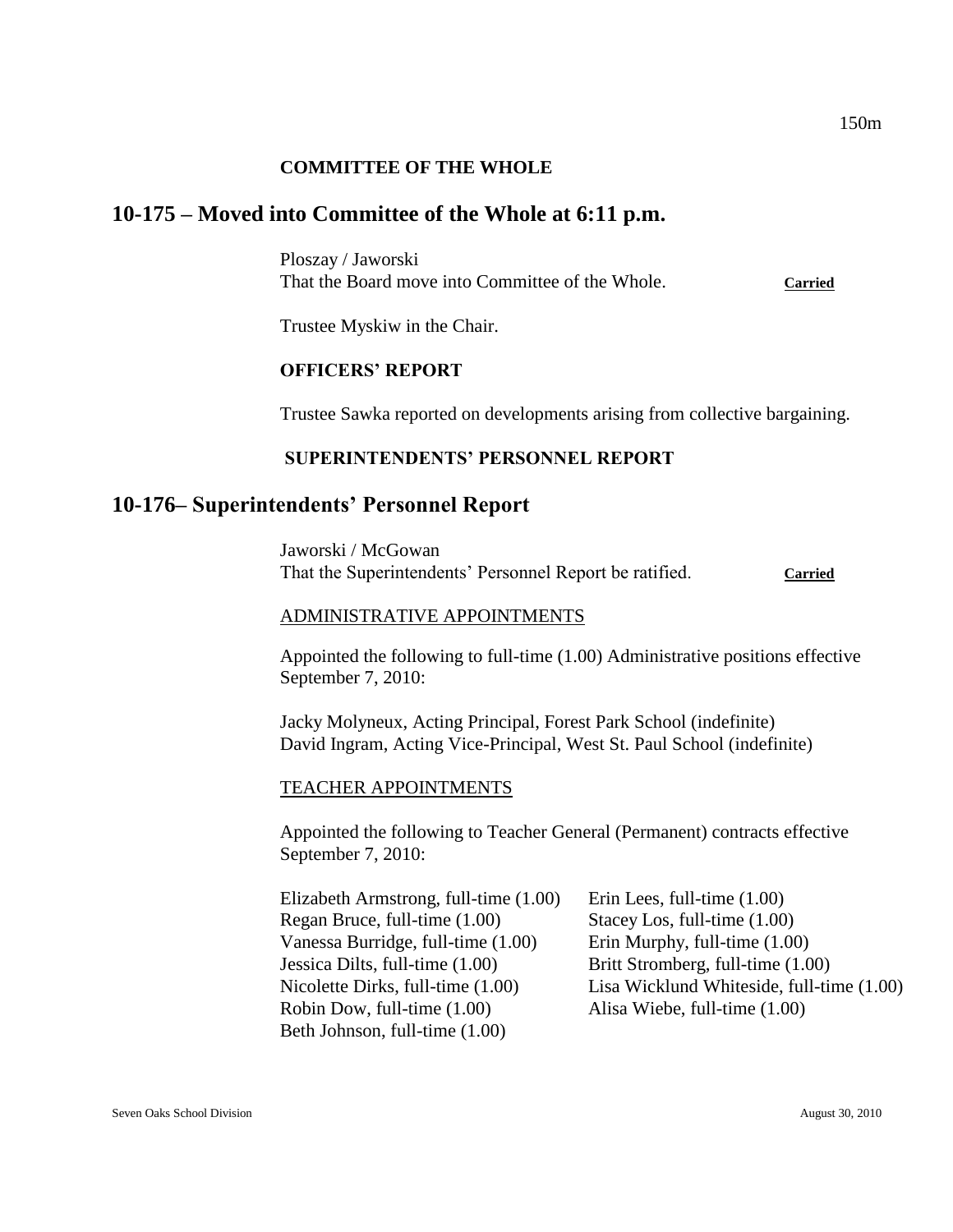Appointed the following to Limited Teacher General (Term) contracts effective September 7, 2010 to June 30, 2011:

| Melanie Bartelings, full-time (1.00)  | Kristy Merkl, full-time (1.00)          |
|---------------------------------------|-----------------------------------------|
| May Bolisay, full-time (1.00)         | Dave Misir, full-time (1.00)            |
| Lindsey Brown, full-time (1.00)       | Erin Niznick, full-time (1.00)          |
| Jennifer Chwartacki, full-time (1.00) | Stephen Oberheu, full-time (1.00)       |
| Graeme Crawford, full-time (1.00)     | Robert Page, full-time (1.00)           |
| Jamie Gilbart, full-time (1.00)       | Shirley Parker-Creasy, full-time (1.00) |
| Johanna Hildebrand, part-time (.50)   | Anthony Ramos, full-time (1.00)         |
| Laurel Howard, part-time (.50)        | Tannis Silver, full-time (1.00)         |
| Bryant Huynh, full-time (1.00)        | Ava Thompson, full-time (1.00)          |
| Julia Krahn, full-time (1.00)         | Jagdeep Toor, full-time (1.00)          |
| Jenna Marks, part-time (.50)          | Becky Walter, full-time (1.00)          |
| Kristya Matwichyna, full-time (1.00)  | Karen Warner, part-time (.50)           |
| Niall McFadyen, full-time (1.00)      | Beau Wilks, full-time (1.00)            |
| Jean McLeod, full-time (1.00)         | Roby Yeung, full-time (1.00)            |
|                                       |                                         |

Appointed the following to Limited Teacher General (Term) Teaching contracts:

Alan Ahow, full-time (1.00), effective September 7, 2010 to October 29, 2010 Jo Fredericks, full-time (1.00), effective September 7, 2010 to March 25, 2011 Catherine Hart, part-time (.50), effective September 7, 2010 (indefinite) John Holmes, part-time (.50), effective September 7, 2010 to December 22, 2010 Sharon Nowrang, full-time (1.00), effective September 7, 2010 (indefinite) Patricia Ullyot, part-time (.50), effective September 7, 2010 to December 22, 2010

#### CLINICIAN APPOINTMENT

Appointed Sheila Zalluski to a part-time (.50) Limited Teacher General (Term) contract effective September 7, 2010 to June 30, 2011.

#### PARAPROFESSIONAL APPOINTMENTS

Appointed the following to paraprofessional positions effective September 7, 2010:

| Virginia Bobrowski, full-time (1.00) | Stephanie Montour, full-time (1.00) |
|--------------------------------------|-------------------------------------|
| Jenna Firth, full-time (1.00)        | Ian Quinn, full-time $(1.00)$       |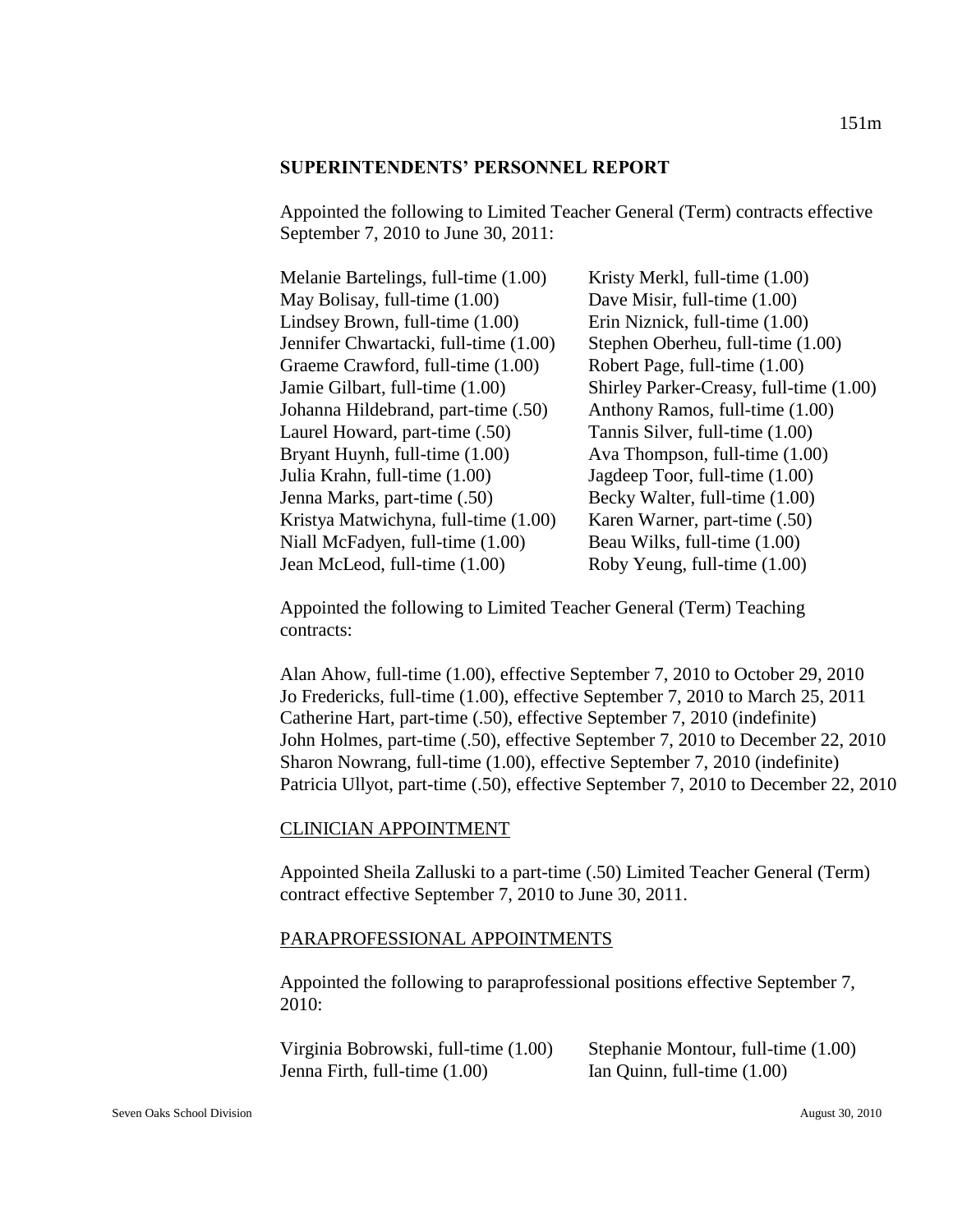Jeff Herold, full-time (1.00) Ingrid Tomiak, full-time (1.00)

Appointed Chris Rossong to a part-time (4 hours per day) paraprofessional position effective June 17, 2010.

Appointed Michele Stevenson to a part-time (4 hours per day) paraprofessional position effective June 21, 2010.

## DIVISIONAL NETWORK TECHNICIAN: SHAREPOINT APPOINTMENT

Appointed Jodi Kryschuk to the position of full-time Divisional Network Technician: SharePoint effective July 5, 2010.

## SECRETARY APPOINTMENTS

Appointed the following to part-time (.50) secretary positions effective September 7, 2010:

Joanna Clowater Cindy Zdrill Tara Ginter

## BUS DRIVER APPOINTMENT

Appointed Jimmy Krahn to the position of part-time (4 hours per day) bus driver effective August 30, 2010.

## TEACHER LEAVES OF ABSENCE

Granted the following leaves of absence, without pay, effective the 2010-2011 school year:

Jennifer Arjoon, part-time (.50) Sopear Chhin, part-time (.29) Bobbi-Lynn Haegeman, part-time (.20) Yolanda Papini-Pollock, part-time (.25) Bernadette Schimnowski, full-time (1.00) Joni Tesoro, full-time (1.00)

Granted Jennifer Arjoon a full-time (1.00) leave of absence, without pay, effective April 3, 2010 to June 30, 2010.

152m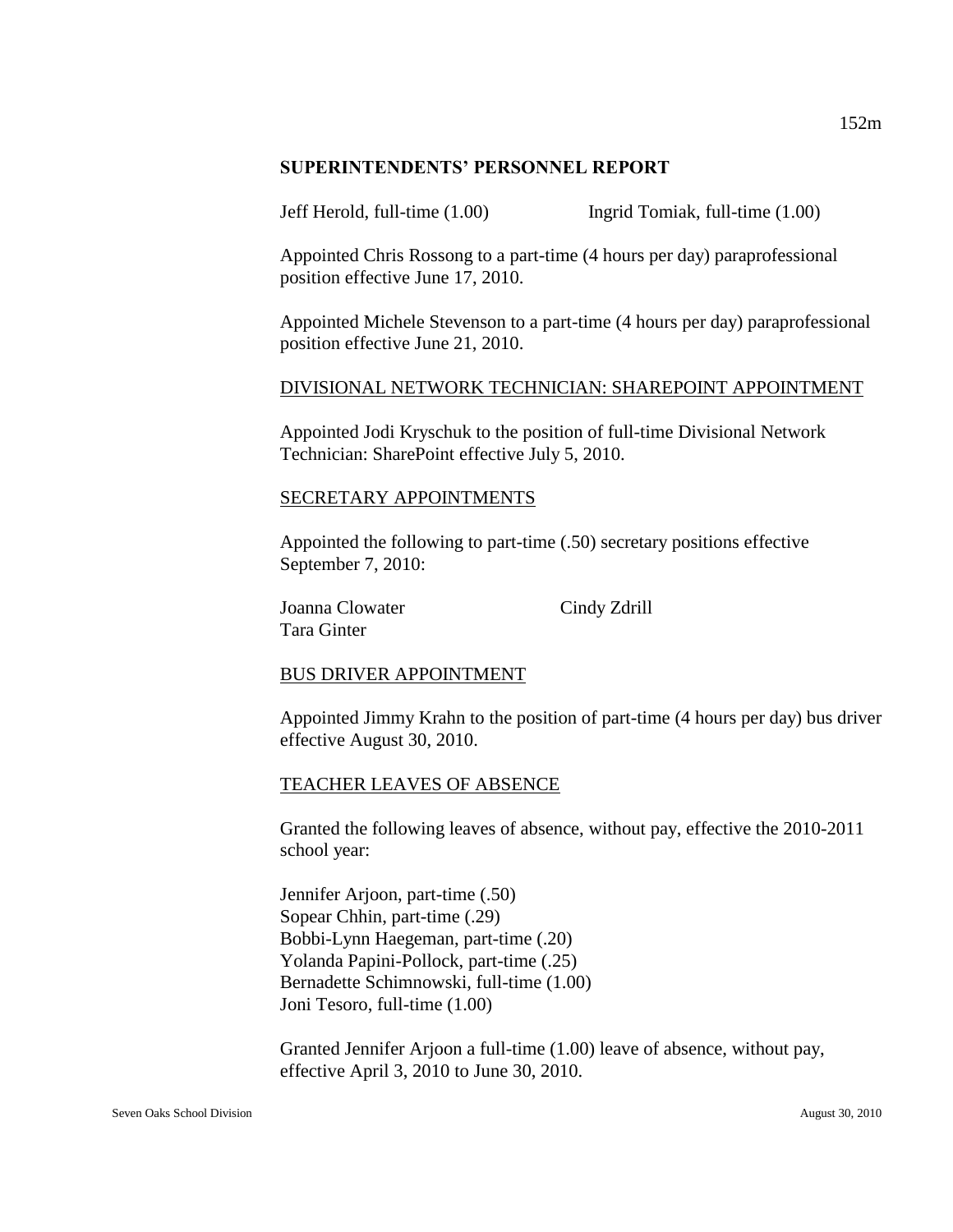## TEACHER MATERNITY / PARENTAL LEAVE

Granted Lindsay Brodeur maternity and parental leave effective September 8, 2010 to June 30, 2011.

Granted Rena Enns maternity and parental leave effective August 31, 2010 to August 30, 2011.

Granted Tanya Henry maternity and parental leave effective September 13, 2010 to September 5, 2011.

Granted Natalie Kuypers maternity and parental leave effective September 27, 2010 to October 9, 2011.

## CLINICIAN LEAVES OF ABSENCE

Granted Warren Persowich a part-time (.20), leave of absence, without pay, effective the 2010-2011 school year.

## PARAPROFESSIONAL LEAVE OF ABSENCE

Granted Cole Summers a part-time (.50) leave of absence, without pay, effective the 2010-2011 school year.

Granted Vijayaluxmi Shell a part-time (.50) leave of absence, without pay, effective September 7, 2010 to November 19, 2010.

#### ELECTRICIAN RESIGNATION

Received notice of intent to resign from Andrew Goosen , electrician, effective August 6, 2010.

#### PARAPROFESSIONAL RESIGNATION

Received notice of intent to resign from Daniel Vicente, paraprofessional, effective June 30, 2010.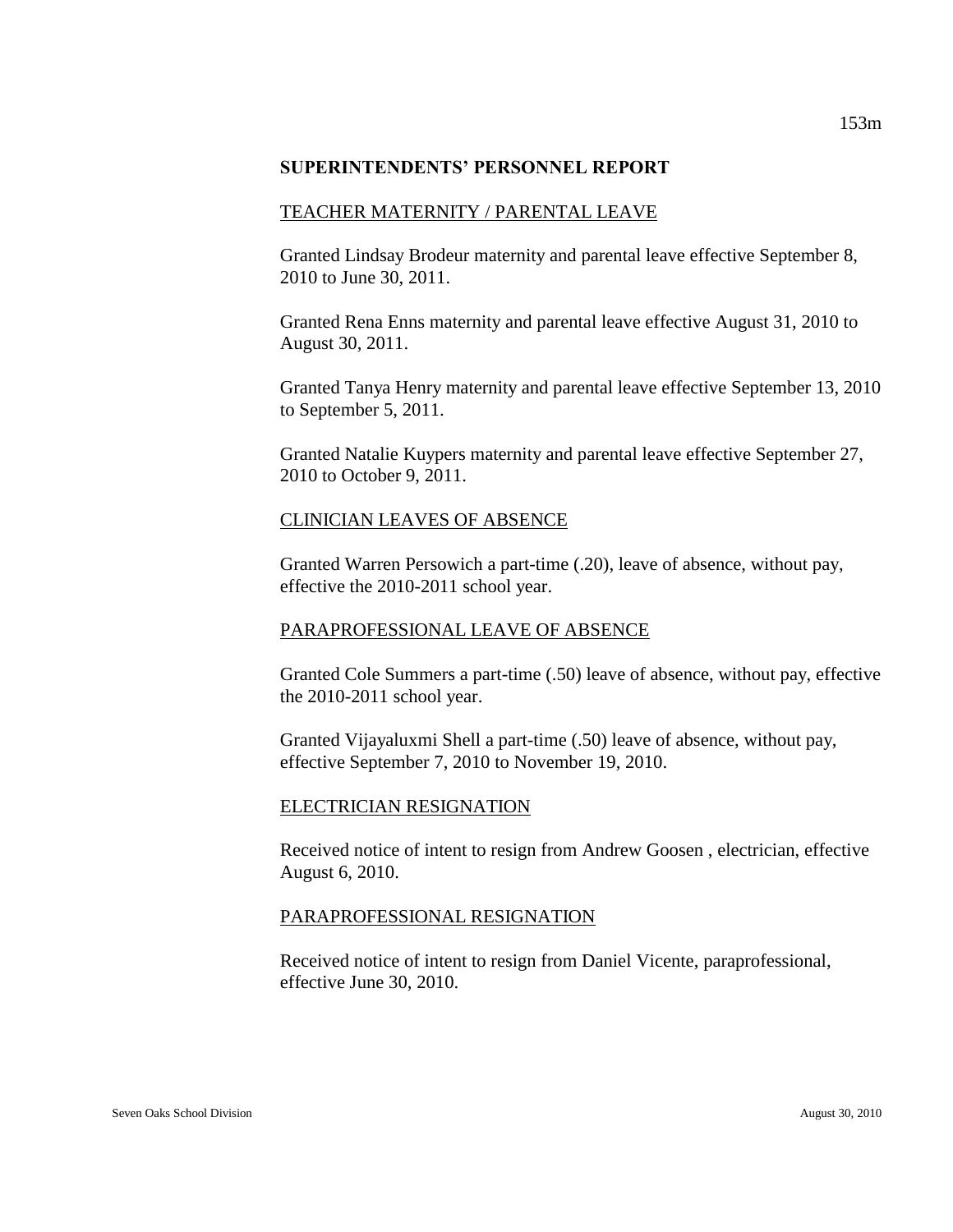### SECRETARY RESIGNATION

Received notice of intent to resign from Carrie-Jean Wilkins, school secretary, effective August 3, 2010.

## BUS DRIVER RETIREMENT

Received notice of intent to retire from Joyce Kehler, bus driver, effective June 30, 2010.

## COMMUNITY COORDINATOR RETIREMENT

Received notice of intent to retire from Dianne Edwards, community coordinator, effective June 30, 2010.

## SUPERINTENDENTS' PERSONNEL REPORT MOTIONS

Rescinded the following Superintendents' Personnel Report motions:

#10-157 – appointing Beth Johnson to a full-time (1.00) Limited Teacher-General (term) contract effective September 7, 2010 to June 30, 2011.

#10-153 – appointing Annette Alix Roussin to a part-time (.90) permanent teaching contract (Clinician) effective September 7, 2010.

#10-157 – appointing Erin Lees to a part-time (.50) permanent teaching contract effective September 7, 2010.

## **SUPERINTENDENTS' REPORT**

The following matters were received as information:

- $\blacksquare$  50<sup>th</sup> Anniversary DVD Update.
- Post Graduation Plans.

The Board discussed Scholarships and Bursaries (Business Community).

The following matters were received as information:

- Portable Updates at École Leila North, École Riverbend, James Nisbet and A.E. Wright Schools.
- Speed Watch Program.

154m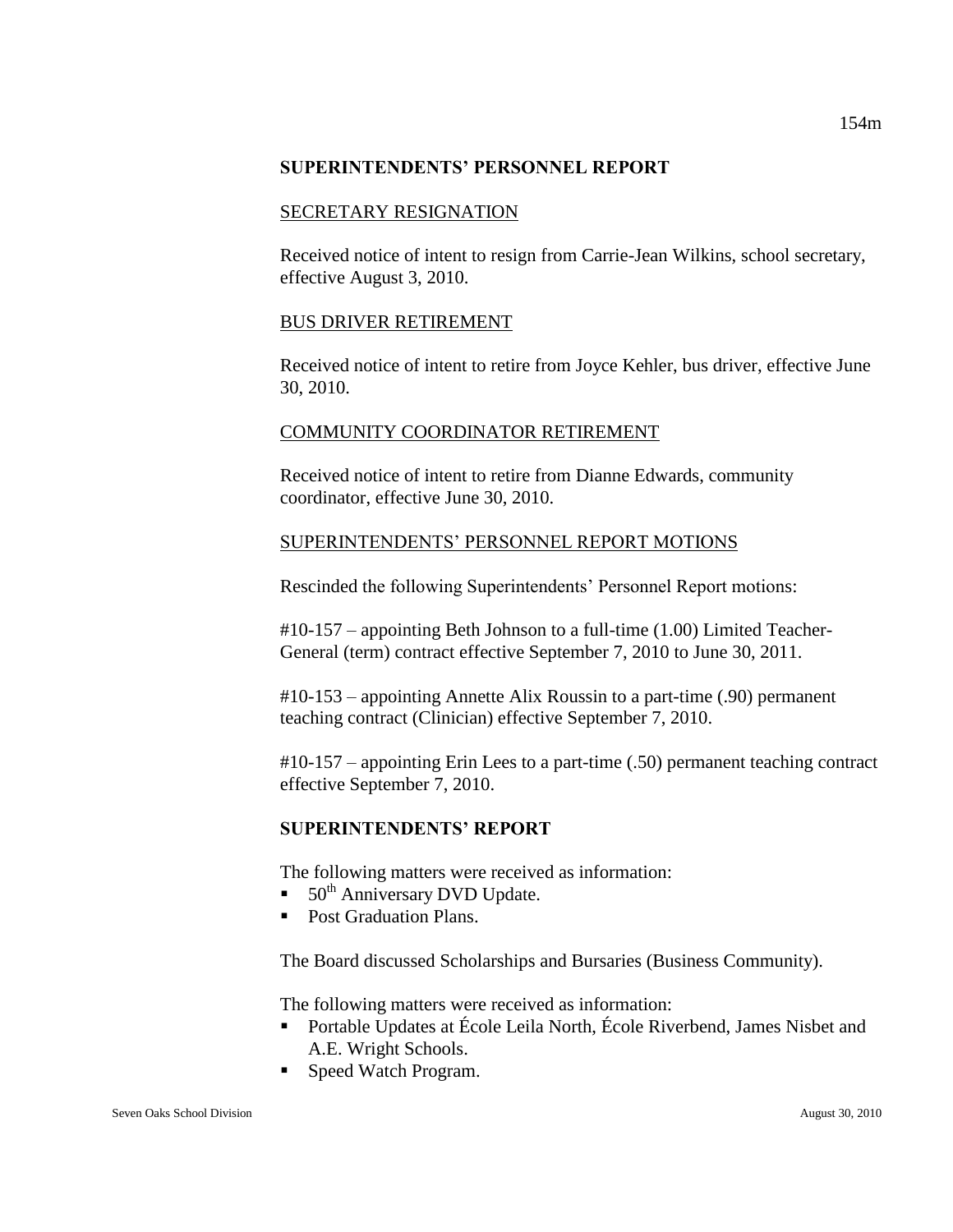Trustee Jaworski commented on the Beautification of our Schools.

Trustee Sarbit in the Chair.

# **10-177 – 2010-2011 Board Calendar**

Myskiw / Ruggles That Regular Board meetings be held in the 2010 year (prior to Trustee Elections) on September 13, 2010 and October 18, 2010. **Carried**

## **10-178 – Trustee Orientation**

Juan / Ploszay That a Trustee Orientation meeting be held on November 1, 2010.

**Carried**

**Carried**

## **10-179 – Inaugural and Regular Board Meeting**

Jaworski / Sawka That the Inaugural and Regular Board meetings be held on November 8, 2010.

# **10-180 - Garden City Collegiate Joint Use Agreement with City of Winnipeg for Tennis Courts**

Juan / Myskiw That the Board approved the proposed terms and conditions for the Garden City Collegiate tennis courts joint use agreement with the City of Winnipeg. **Carried**

## **SUPERINTENDENTS' REPORT**

Received as information:

 $\blacksquare$  Draft 2010 – 2011 Divisional Plan.

## **10-181 – 2010-2011 Divisional Plan**

Fogg / Jaworski That the Board approve the 2010-2011 Divisional Plan. **Carried**

## **CONSENT AGENDA**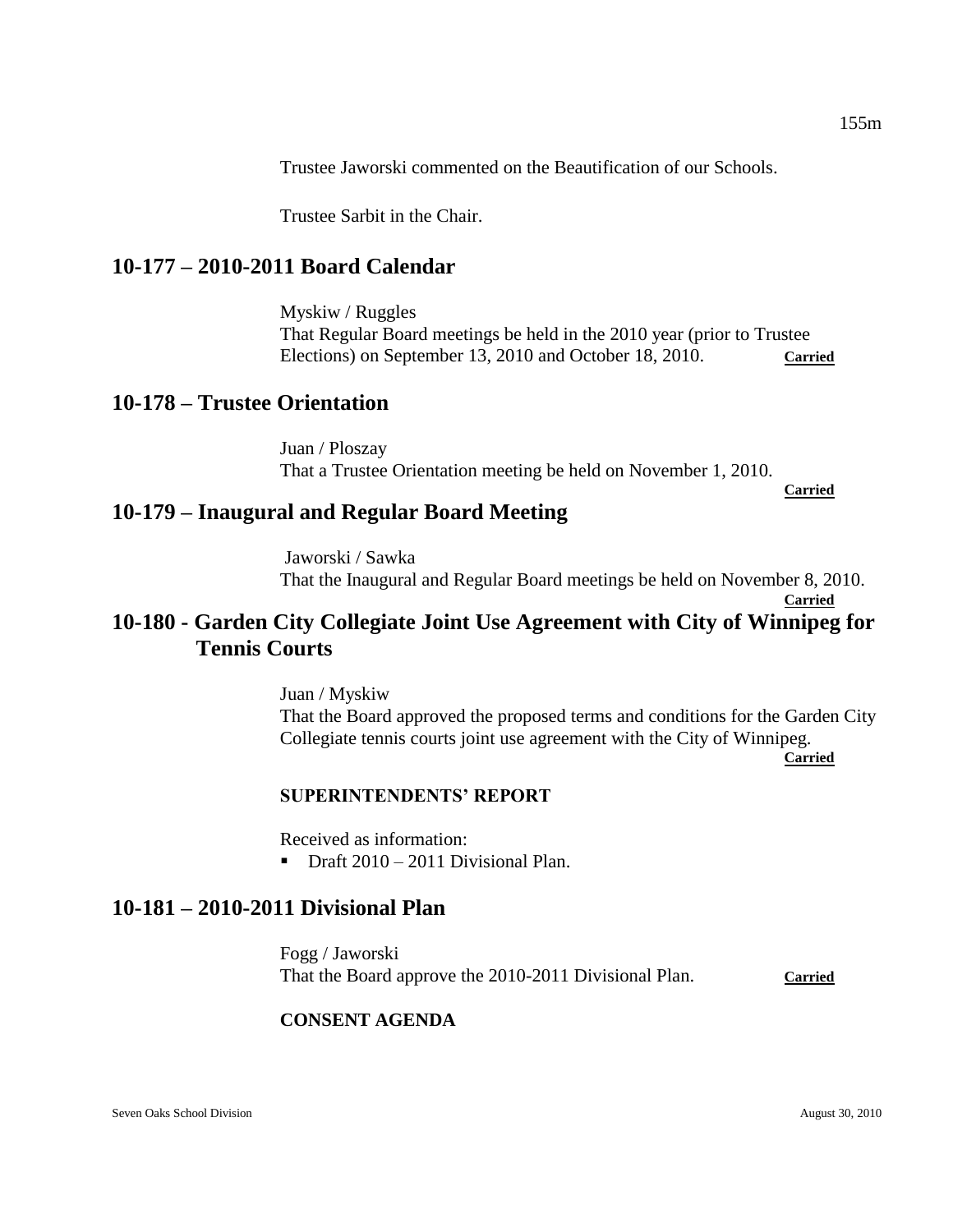## **10-182 – Consent Agenda**

Ruggles / Juan That the Consent Agenda be approved. **Carried**

#### Seven Oaks Education Foundation

That the Board approve the request of the Seven Oaks Education Foundation to obtain a liquor permit for Garden City Collegiate for a staff social on September 24, 2010.

#### Cheque Listing - June 2010

That cheques #2103870-#2104305, #210161-#210176 (US\$), direct deposit #210005133-#210005902, and pre-authorized debits #201007-201008 in the amount of \$8,088.826.59 be approved.

#### RESCIND MOTION No. 10-151 - Renewal of Lease - MASBO

That the Board rescind the May 10, 2010 Motion No.10-151 that the Board sign a lease for the year July 1, 2010 to June 30, 2011 with the Manitoba Association of School Business Officials for the rental of office space at the Ben Zaidman Educational Resource Centre at a rental fee of \$72.92 per month.

#### Appin Associates Invoice No. B5575485054

That Invoice No. B5575485054 for the SOMS Ventilation Upgrade in the amount of \$9,323.41 be paid to Appin Associates.

#### Appin Associates Invoice No. B5625485054

That Invoice No. B5625485054 for SOMS Ventilation Upgrade in the amount of \$10,693.65 be paid to Appin Associates.

#### Appin Associates Invoice No. B5626485054

That Invoice No. B5626485054 for SOMS Ventilation Upgrade in the amount of \$2,301.76 be paid to Appin Associates.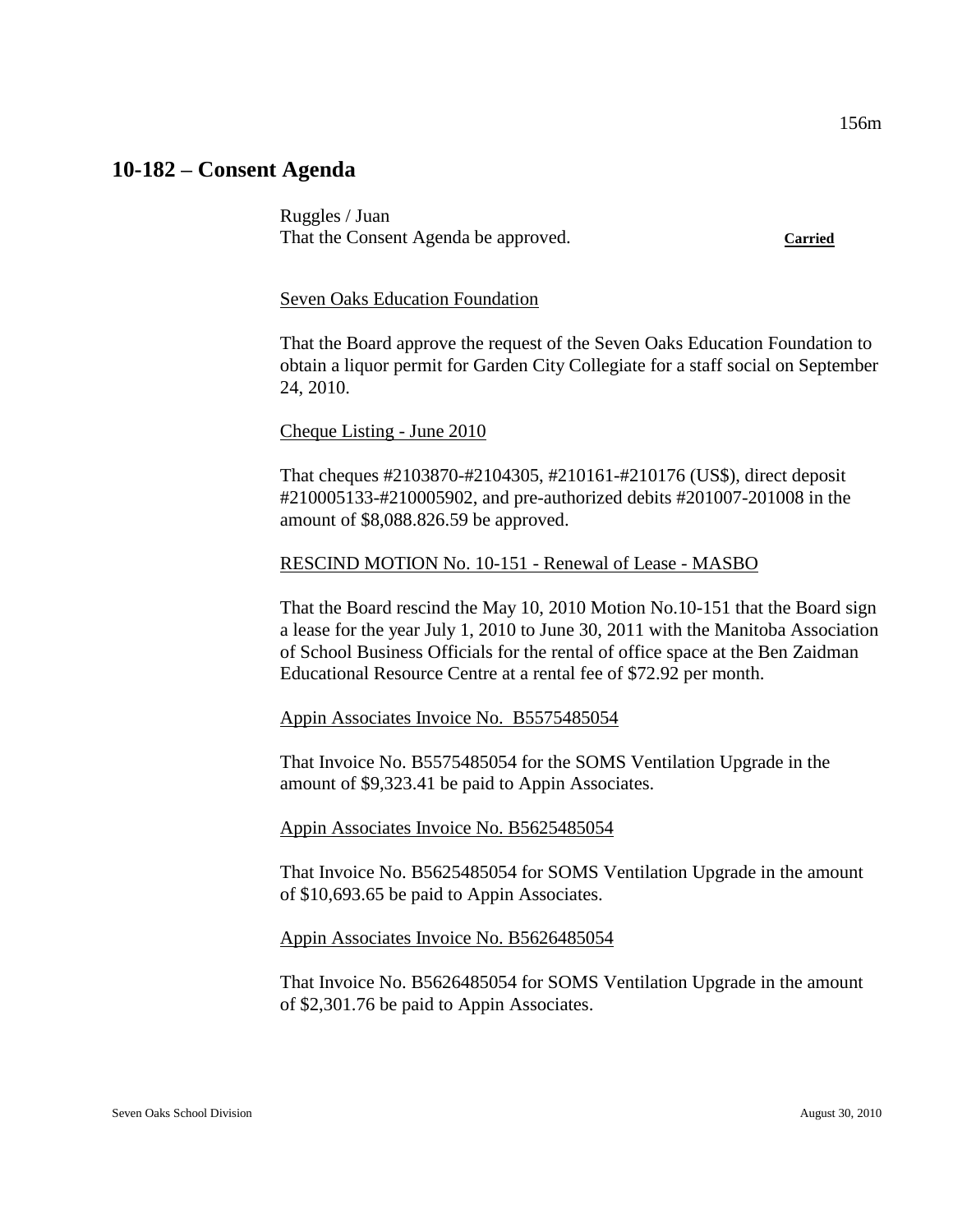## **CONSENT AGENDA**

#### Appin Associates Invoice No. B5630485059

That Invoice No. B5630485059 for the Garden City West HVAC project in the amount of \$129,283.95 be paid to Appin Associates.

#### Appin Associates Invoice No. B5627485077

That Invoice No. B5627485077 for the Margaret Park School Condenser Replacement project in the amount of \$910.45 be paid to Appin Associates.

#### Derksen Plumbing & Heating Certificate of Payment No. 6

That Certificate of Payment No. 6 for the Margaret Park Condenser Replacement project in the amount of \$12,431.78 be paid to Derksen Plumbing & Heating.

#### GST on Release of Holdback to Derksen Plumbing & Heating

That GST on the Release of Holdback for the Margaret Park Condenser Replacement project in the amount of \$1,405.48 be paid to Derksen Plumbing & Heating.

#### East Side Ventilation Invoice No. J022667B

That Invoice No. J022667B for the balance of the Statutory Holdback for the SOMS Ventilation Upgrade project in the amount of \$48,302.71 be paid to East Side Ventilation.

#### GST on Release of Holdback to East Side Ventilation

That GST on Invoice No. J022667B for the balance of the Statutory Holdback for the SOMS Ventilation Upgrade project in the amount of \$4,045.28 be paid to East Side Ventilation.

#### Lombard North Group Invoice No. 556-10

That Invoice No. 556-10 for Amber Trails Land Exchange in the amount of \$11,550.00 be paid to Lombard North Group.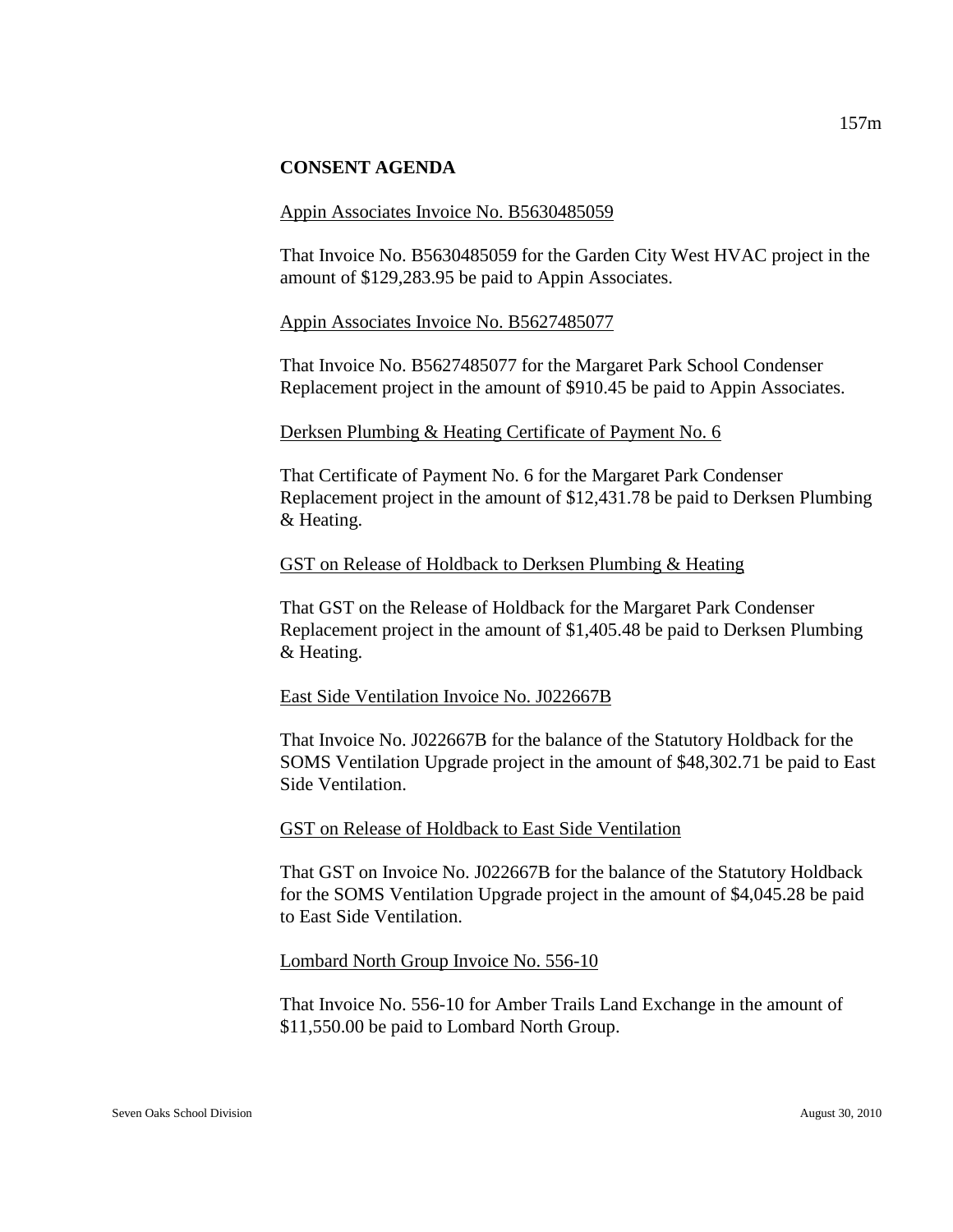## **CONSENT AGENDA**

#### Number Ten Architectural Group Invoice No. 8044

That Invoice No. 8044 for Renovations at Edmund Partridge Community School in the amount of \$1,958.40 be paid to Number Ten Architectural Group.

#### Stantec Consulting Invoice No. 406483

That Invoice No. 406483 for GCCI West Roof Replacement / Reinforcement Phase 2 in the amount of \$4,286.10 be paid to Stantec Consulting.

#### Westland Construction Holdback Payment Certificate No. 18

That the 7-1/2 Statutory Holdback on Holdback Payment Certificate No.18 for the Garden City Link and Addition project in the amount of \$314,452.85 be paid to Westland Construction Ltd.

#### GST on Release of Holdback to Westland Construction

That GST on Holdback Payment Certificate No.18 for the Garden City Link and Addition project in the amount of \$15,656.10 be paid to Westland Construction Ltd.

#### **NEW BUSINESS**

Trustee Fogg commented on the recommended use of LED tail lights on school buses.

## **10-182 – LED Lights on School Buses**

Fogg / McGowan

That the Board write a letter to the Department of Education recommending that LED tail lights and signal lights be mandatory on all school buses with a copy of the motion to the Manitoba School Boards Association. **Carried**

Trustee Jaworski commented on the 2010 Graduation ceremonies.

#### **ITEMS OF INFORMATION**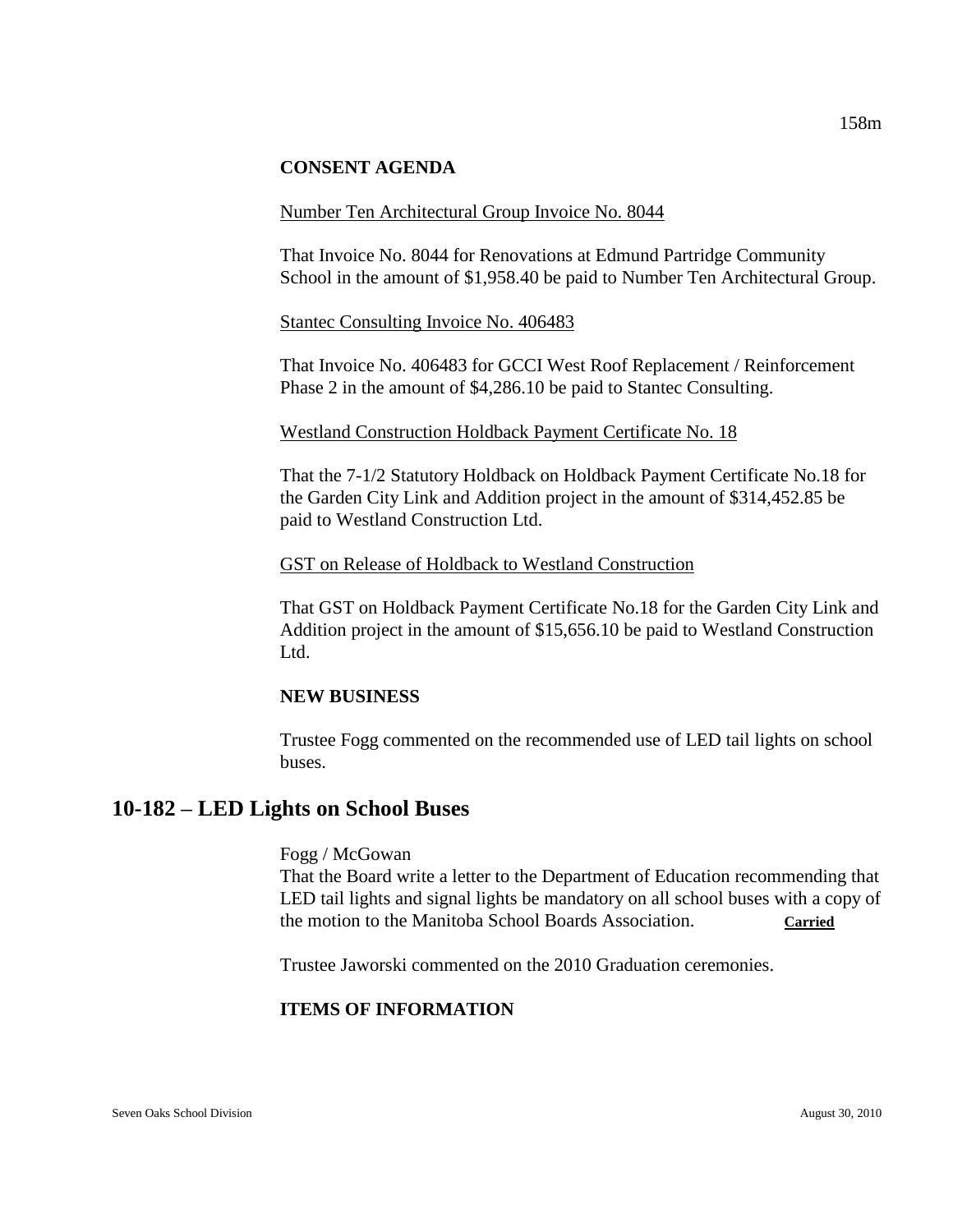#### **CONFERENCE REPORTS**

Karen Mozdzen, Teacher, H.C. Avery School: Canadian Counselling and Psychotherapy Association, Counselling: What's on the Horizon, May 11 to 14, 2010 - Charlottetown, Prince Edward Island.

Pamela Bosiuk-Franklin, Jennifer Harrison, Barbara Di Curzio, Teachers - Maples Collegiate: National Council of Teachers of Math Conference, April 21 to 24, 2010 - San Diego, California.

Charlotte Livingston, Teacher, Maples Collegiate: Council of Exceptional Children, April 21 to 24, 2010 - Nashville, Tennessee.

Jillian Bjornson, Teacher, Arthur E. Wright School: "Learning and the Brain" Conference, February 18 to 20, 2010 - San Francisco, California.

Jennifer Greene, Teacher, H.C. Avery School: MART - Dealing with Difficult People, May 14, 2010 - Winnipeg, Manitoba.

Maureen Justice-Dupuis, Teacher, H.C. Avery School: National At-Risk Education Network Conference, February 16 to 18, 2010 - Panama City Beach, Florida.

Karen Kowalchuk, Teacher, Forest Park School: National Council of Teachers of Math Conference, April 21 to 24, 2010 - San Diego, California.

Richard Lupu, Teacher, A.E. Wright Community School: National Council of Teachers of Math Conference, April 21 to 24, 2010 - San Diego, California.

Chris McNulty, Teacher, Forest Park School: National Council of Teachers of Math Conference, April 21 to 24, 2010 - San Diego, California.

Colleen Singbeil, Speech-Language Pathologist, Educational & Clinical Support Services: Closing the Gap, October 2008, Minneapolis, Minnesota.

Jennifer Erickson, Teacher, Forest Park School: National Council of Teachers of Math Conference, April 21 to 24, 2010 - San Diego, California.

Beth Albers-Jones, Teacher, Constable Finney School: Mind the Gap: Print, New Media, Art - Grand Forks, North Dakota.

David Ingram, Teacher, West St. Paul School: National Council of Teachers of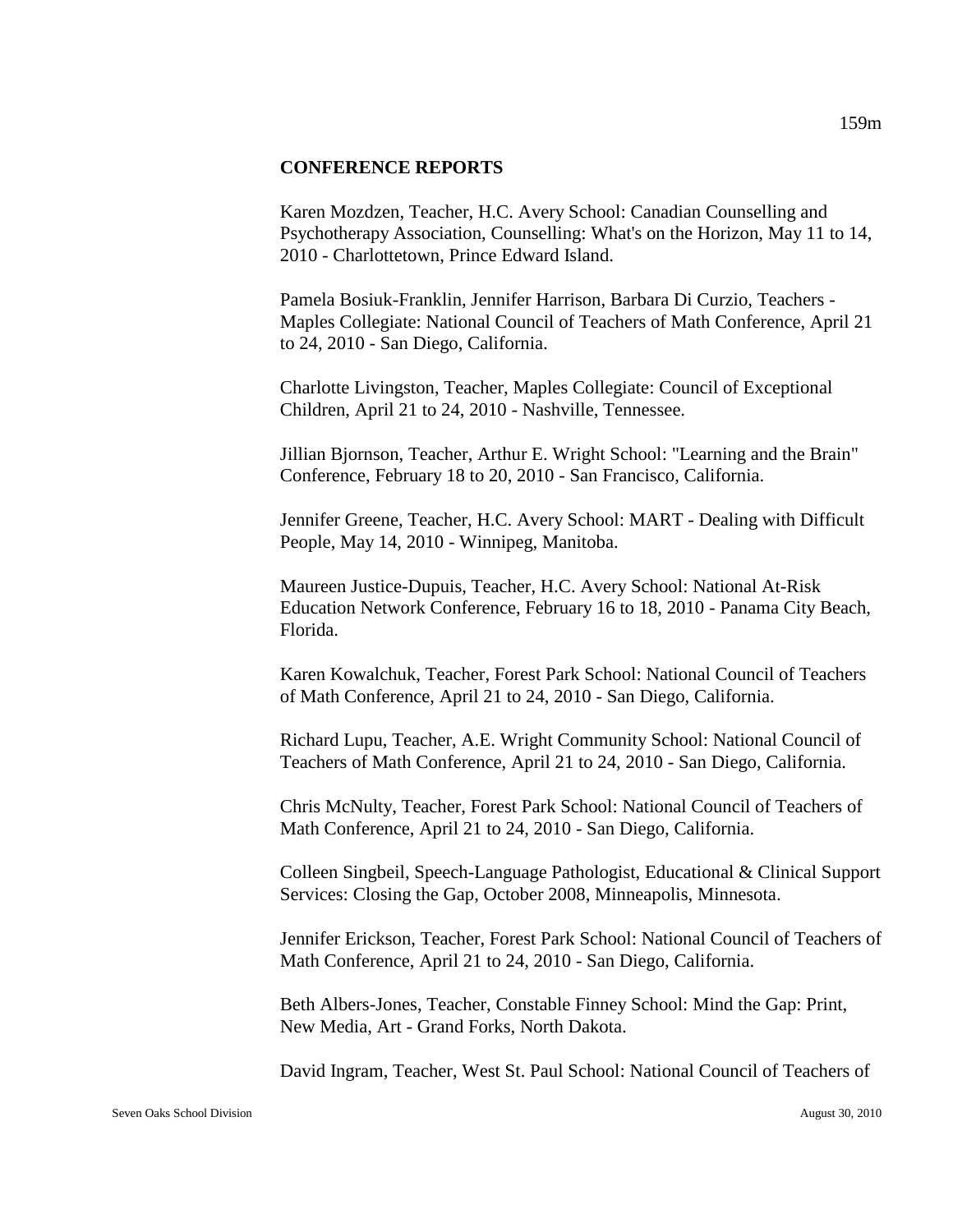#### **CONFERENCE REPORTS**

Math Conference, April 21 to 24, 2010 - San Diego, California.

Rosemary Martel, Teacher, Edmund Partridge Community School: National Council of Teachers of Math Conference, April 21 to 24, 2010 - San Diego, California.

Roswitha Nowak, Teacher, École Leila North Community School: National Council of Teachers of Math Conference, April 21 to 24, 2010 - San Diego, California.

Joyce Nault, Teacher, École Leila North Community School: National Council of Teachers of Math Conference, April 21 to 24, 2010 - San Diego, California.

Rick Kraychuk, Teacher, Edmund Partridge Community School: Canadian Counselling and Psychotherapy Association 2010 Annual Conference, May 11 to 14, 2010 - Charlottetown, PEI.

Angela Bubnowicz, Vice-Principal, Riverbend; Karen Hartikainen, Principal, Forest Park: National Council of Teachers of Math Conference, April 21 to 24, 2010 - San Diego, California.

Carol Matsumoto, Teacher, Governor Semple School: NCTM 2009 Annual Meeting and Exposition, April 22 to 25, 2009 - Washington, D.C.

Sabrina Slessor, Teacher, Forest Park School: National Council of Teachers of Math Conference, April 21 to 24, 2010 - San Diego, California.

Sonja Wiens, Teacher, Constable Finney School: Unite 2010: 21st Annual National Conference of Carl Orff Canada, April 29 to May 2, 2010 - Winnipeg, Manitoba.

Hasmita Trivedi, Teacher, Riverbend School: National Council of Teachers of Math Conference, April 21 to 24, 2010 - San Diego, California.

Regan Bruce, Teacher, H.C. Avery: National Council of Teachers of Mathematics - Regional Conference and Exposition, November 4 to 6, 2009 - Minneapolis, Minnesota.

Valerie O'Leary, Teacher, H.C. Avery School: National At-Risk Education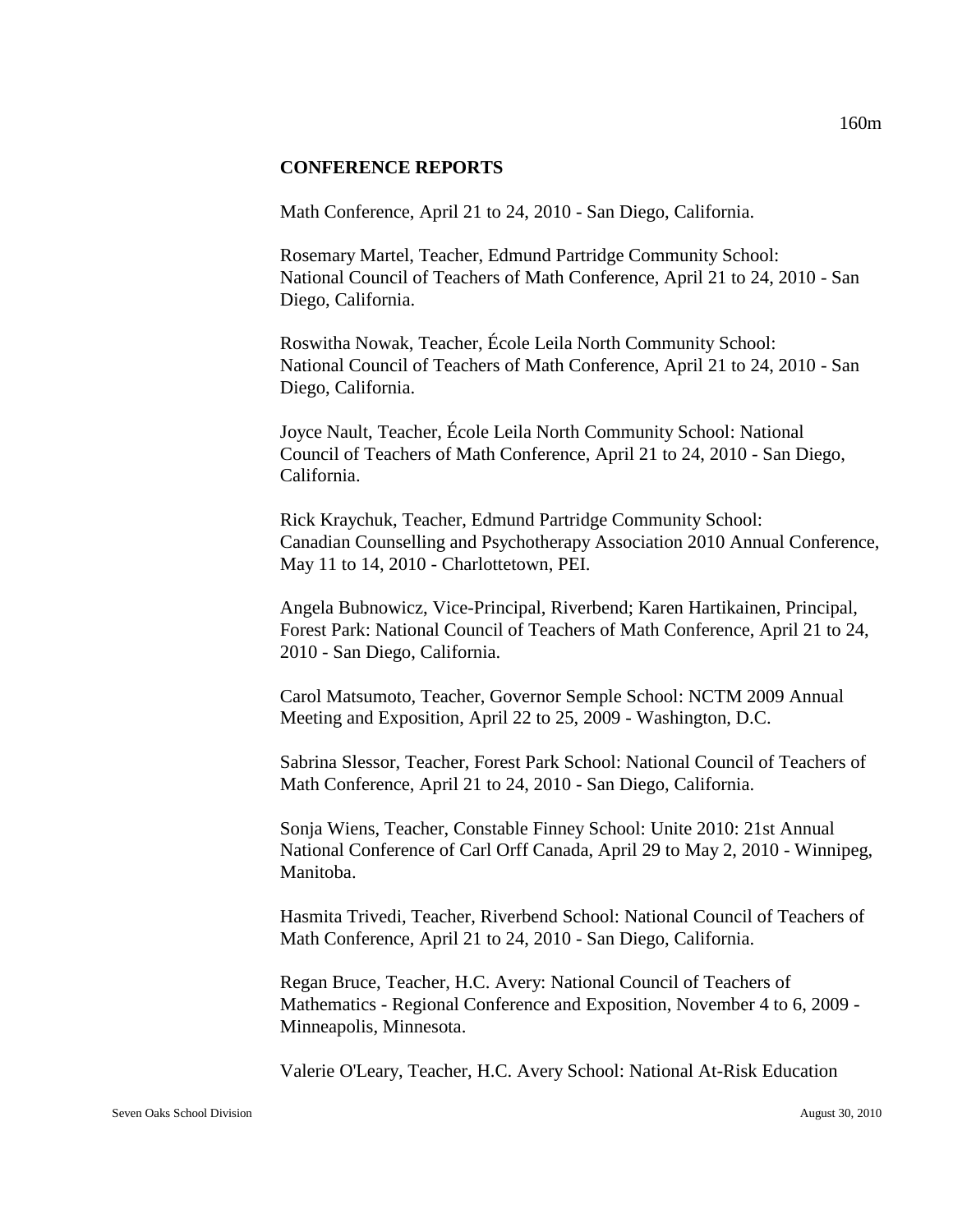## **CONFERENCE REPORTS**

Network (NAREN) Annual National Conference - Panama City, Florida.

John-Luke Racciatti, Teacher, É.S.O.M.S. The Midwest Band Clinic, December 15 to 18, 2009 - Chicago, Illinois.

Leslie Deck, Teacher, Victory School: National Council of Teachers of Math Conference, April 21 to 24, 2010 - San Diego, California.

Lindsay Brown, Teacher, Maples Collegiate: National Council of Teachers of English Convention, November 19 to 24, 2009 - Philadelphia, PA.

## **CORRESPONDENCE**

- Rick Dedi, Executive Director, Public Schools Finance Board: Land Exchange Agreement among Seven Oaks School Division, Genstar Development Company and 5423571 Manitoba Ltd.
- Hugh Coburn, President, Manitoba School Boards Association: Letter to Honourable Nancy Allan thanking her for meeting on June 7.
- **MSBA Executive Highlights, June 7, 2010.**
- **MSBA e-bulletin, June 16, 2010.**
- **MSBA e-bulletin, June 30, 2010.**
- Nancy Allan, Minister of Education: Tax Incentive Grant (TIG).
- David Yeo, Director, Education Administration Services, MECY: MECY (in consultation with Manitoba Health) and with a diminished threat of recurrence of H1N1, is advising of the discontinuation of reporting absenteeism on websites.
- R. Kachur, City Clerk, City of Winnipeg: Our Winnipeg Plan First Reading - By-law No. 67/2010.
- Hugh Coburn, President, MSBA: New requirements regarding procedures for controlling visitor access to child care centres.
- All Aboard: Manitoba's Proverty Reduction Strategy.
- Howard Ryant, Heritage Language Principal: 2010 Heritage Language Classes.
- Ron Lemieux, Minister of Local Government: Funding for West St. Paul School's Local Climate Change Action Plan.
- Gaylene Schroeder-Nishimura, Seven Oaks School Division: 2010-2011 Non-Resident Fees.
- Lynne Mavins, Acting Director, Schools' Finance Branch: Chris Anderson will be rejoining the Schools' Finance Branch effective July 5, 2010 as the Acting Assistant Director.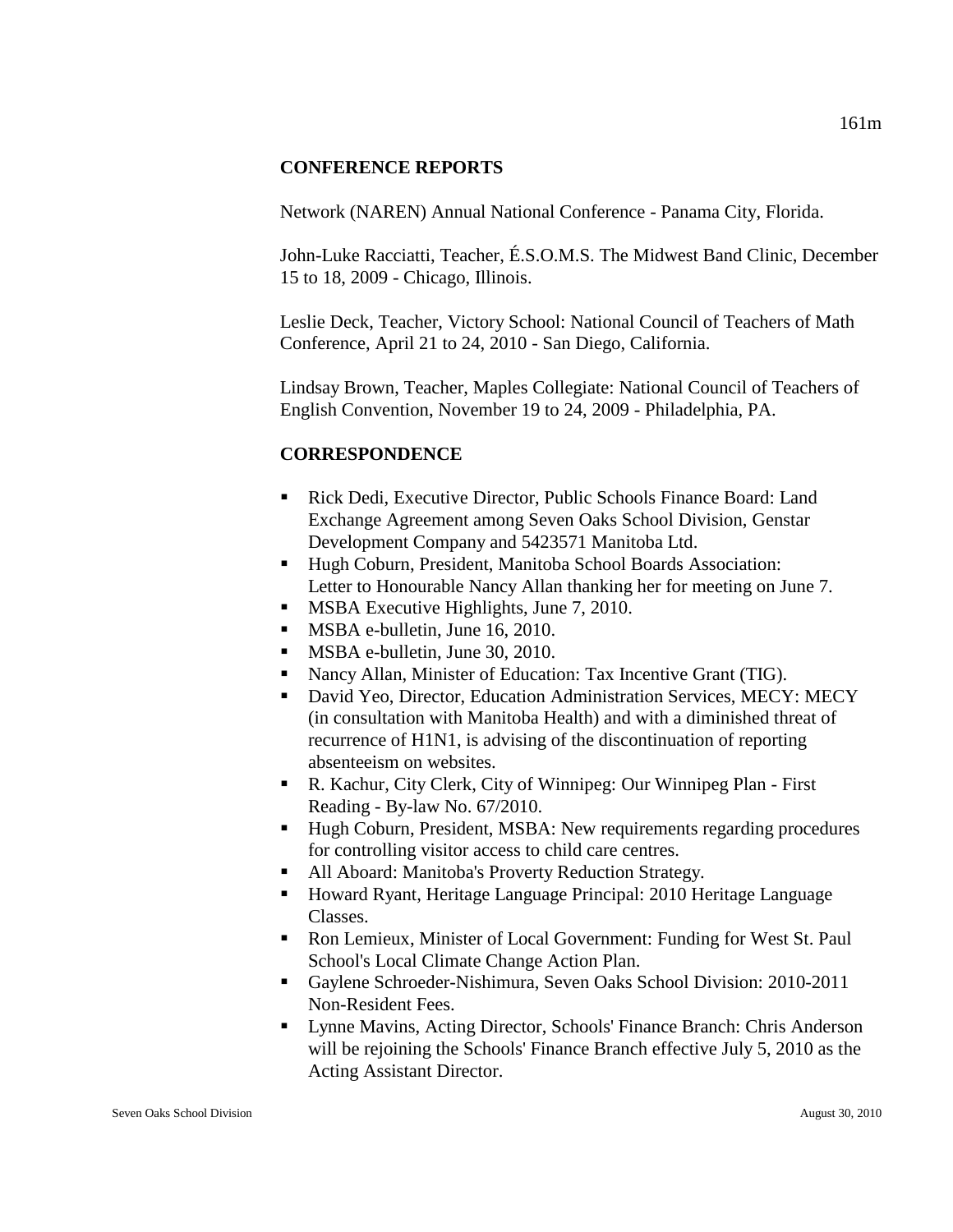## **CORRESPONDENCE**

- Rick Dedi, Executive Director, PSFB: Changes to Capital Reserve Policy, approved by PSFB on June 17, 2010.
- **MB News Release: June 29, 2010 School Capital Projects to Focus on** Renovations, Upgrades: Allan.
- Rick Dedi, Executive Director, PSFB: École Riverbend Community School Modular Classrooms - Tender Award.
- Rick Dedi, Executive Director, PSFB: École Leila Community School Interior Renovation to develop new washroom facilities - Approval to proceed to Design.
- Rick Dedi, Executive Director, PSFB: Garden City Collegiate Elevator and Grooming Room.
- R. John Weselake, Deputy Executive Director, PSFB: École Leila Community School - Interior Renovation to develop new washroom facilities - Approval to proceed to Design.
- Cliff Meder, Director of Operations, SOSD: Garden City Addition & Renovation - Change Orders No. 14 & 15, 16 & 17.
- Michael Willcock, D'Arcy & Deacon LLP: Land Exchange between Seven Oaks School Division and 5423571 Manitoba Ltd. - mortgage has been discharged on Status of Title.
- Art Elias, Western Financial Group: Manitoba Schools Insurance (MSI) July 1, 2010 Renewals.
- Keith Thomas, Risk Manager, Manitoba School Boards Association: 2010-2011 Voluntary Student Accident Insurance.
- Labour Relations, Manitoba School Boards Association: CPI, Unemployment Rate and Regional Trends updates for June, July and August 2010.
- Gonzalo Pizarro, MECY, Schools' Finance Branch: Allocation of Tax Incentive Grant between the Division and the DSFM.
- George Buri, Chairperson, Board of Trustees, Brandon School Division: Copy of letter from Brandon School Division to Mr. Hugh Coburn, President, MSBA.
- George Buri, Chairperson, Board of Trustees, Brandon School Division: Copy of letter from Brandon School Division Board of Trustees to Hugh Coburn, President, MSBA, regarding the impact on school divisions should they lose the ability to tax.
- George Buri, Chairperson, Board of Trustees, Brandon School Division: Copy of letter from Brandon School Division Board of Trustees to the Honourable Greg Selinger, Premier, Province of Manitoba, regarding the taxation of school property.
- George Buri, Chairperson, Board of Trustees, Brandon School Division: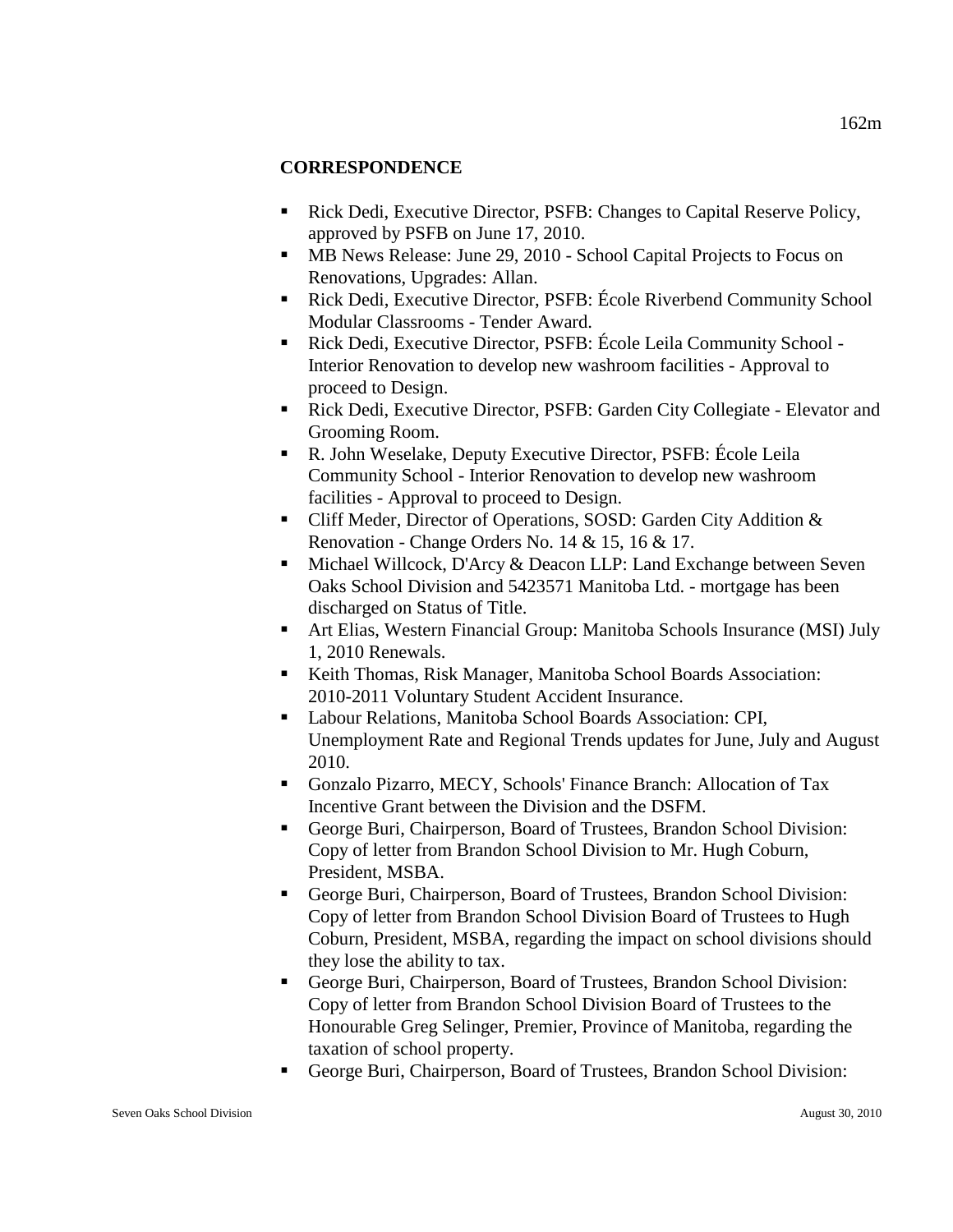## **CORRESPONDENCE**

Copy of letter from Brandon School Division Board of Trustees to Hugh Coburn, President, MSBA, regarding the PSFB Five-Year Capital Plan.

- Heather Demetrioff, Associate Director, MSBA: MSBA will be conducting an additional school board candidate information session via webconference this September.
- Ralph Ramore, Disability Claims & Rehabilitation Administrator, Manitoba Teachers' Society: MTS Disability Benefits Plan - Notice of Premium Rates for the 2010/2011 School Year (unchanged from 2009/2010).
- Glen Endler, PSFB Accountant: Schedule of Operational Advances for 2010/2011.
- Wayne Shimizu, Secretary-Treasurer, SOSD: Copy of letter to Shelmerdine Ltd. advising they have been awarded the tender for the Maples Collegiate Track and Athletic Field Development project.
- Heather Colquhoun, Coordinator, Accounting & Consolidations, SFB: FRAME Report - 2008/2009 Actual.
- Lyndonna Schilling, FRAME Accountant, SFB: Tender Limit Regulation, Section 70 - Purchasing Procedures amended to set the tender limit at \$50,000.
- **MSBA 2010-2011 Trustee Date Book.**
- Thank You Cards for the Retirement / Long Service Dinner Received From: Barbra Sucharov, Donna Cohen, Elaine Hardie, and Maureen Justice-Dupuis.
- Carol Moar, Jennine Scott, Alison Wells: Thank you card for donation for resources for children and families in Ethiopia.
- Beyond Borders Media Awards: Friday, November 19, 2010 Fort Garry Hotel.
- Book: Seven Oaks Unite to Change Earth Day Summit 2010.
- MASS: Building an Assessment Future with Purpose in Mind.
- Education Canada Summer 2010: Article: High School Graduation: An Alternative by Brian O'Leary.
- **16th Annual Manitoba Labour Law Review.**
- Mary Troszko, Executive Director Community Legal Education Association: 2009/2010 Annual Report.
- Council for Early Child Development: The Science of Early Child Development.
- Statement of the Winnipeg Roundtable to the Council of the Federation: August 4, 2010 - The Provincial and territorial Road to Poverty Eradication.
- Catherine Taylor, Associate Professor, Faculty of Education, U of W: First National Climate Survey on Homophobia in Canadian Schools.
- Martin Grady, Zoning and Permits Administrator, City of Winnipeg: